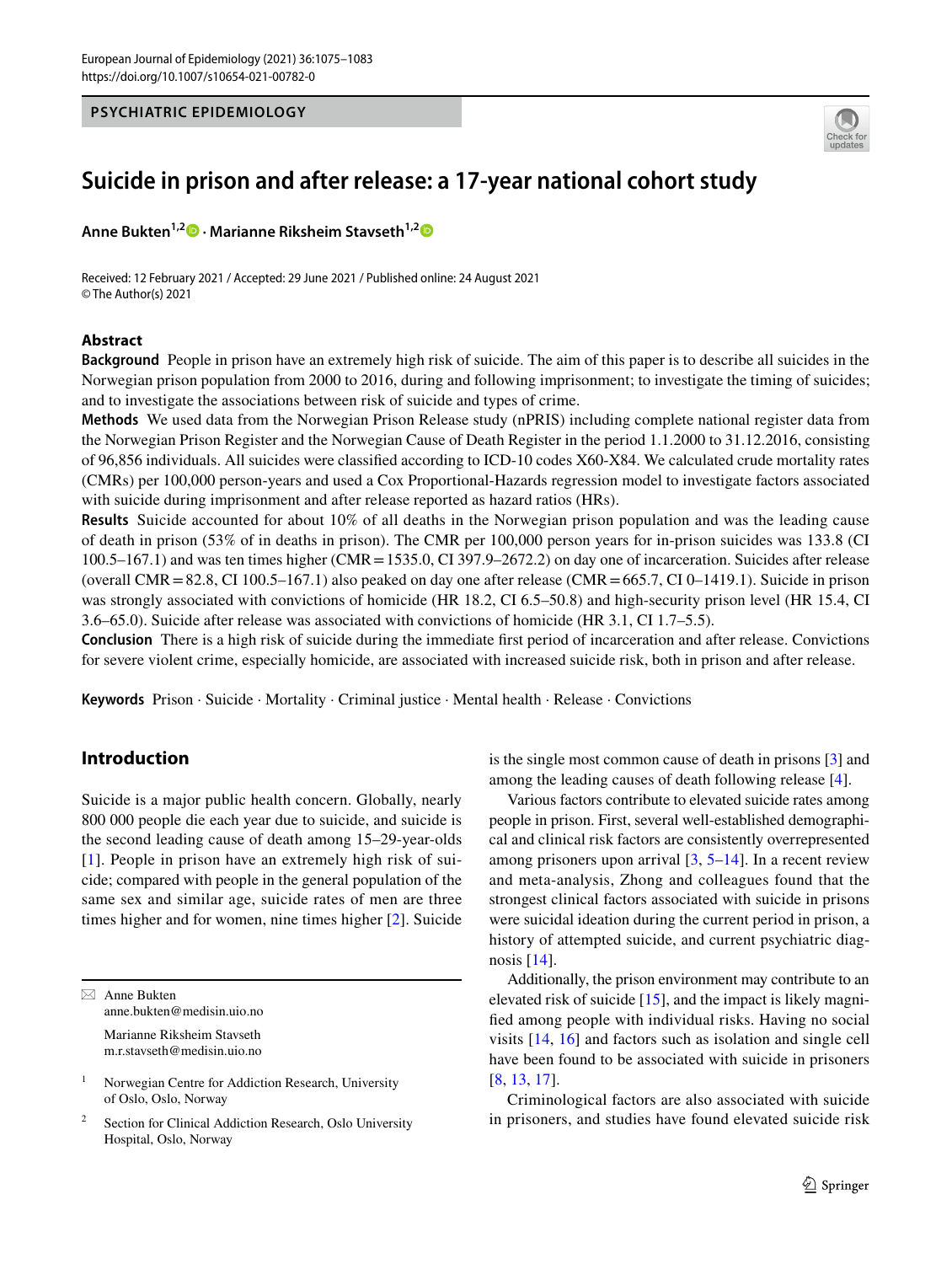among people imprisoned for severe violent offences [\[13,](#page-8-6) [18\]](#page-8-8), in particular homicide [[14,](#page-8-2) [16](#page-8-4)] and according to remand status and serving a life- sentence [[14\]](#page-8-2). In sum, factors associated with prisoner suicide include a range of demographical, clinical, environmental and criminological factors [[3,](#page-7-2) [19](#page-8-9)].

Different time periods related to imprisonment and release have been associated with higher risk of suicide. The frst weeks of imprisonment are associated with higher risks [\[20\]](#page-8-10), especially among young males on remand [[21](#page-8-11)]. Also, the period following release represents a vulnerable transition, involving a high risk of self-harm and suicide [[22–](#page-8-12)[24\]](#page-8-13) and several studies have demonstrated high rates of suicides in the immediate period post release [[7,](#page-8-14) [25](#page-8-15), [26](#page-8-16)].

Prison suicide is a global problem, but its extent varies between countries. International studies comparing suicide rates have found that the Nordic countries have the highest prison suicide rates globally [[2,](#page-7-1) [27\]](#page-8-17). In a recent metaanalysis investigating prion suicides in 24 counties, Norway peaked with 180 suicides per 100 000 prisoners and as a country with a substantially increased risk of suicide amongst prisoners compared to the general population [[2\]](#page-7-1).

Suicides are preventable with timely, evidence-based, and often low-cost interventions [[1\]](#page-7-0). However, for national responses to be efective, more information is needed to identify high-risk periods for suicide and modifable risk and protective factors. The aim of this study is to: 1) describe all suicides in the Norwegian prison population from 2000 to 2016, in prison and after release, 2) to investigate the timing of suicides with regard to admission to prison and prison release, and 3) to investigate the association between types of crime and risk of suicide and criminal ofences.

# **Material and methods**

### **Setting**

Norway is characterized by having low rates of imprisonment that aim at rehabilitation, and in which universal health care, including drug treatment, is provided. In 2020, the prison population rate per 100 000 of the national population was 49 in Norway, compared to 639 in the US and 132 in the UK [[28\]](#page-8-18).

In 2019, Norwegian prisons had the capacity of 3 550 prison beds and the mean number of inmates were 3 218 [\[29\]](#page-8-19). Prison beds are spread over 49 prison units, a form of prison organization that allows most prisoners to preserve geographical closeness to friends and family. Norwegian prisons vary in size; the largest prison has a capacity of 400 people, while the smallest has only 15.

All prisons are publicly funded and are categorized into high-security (almost two-thirds of prisons), low-security, or transitional housing units. Ideally, inmates begin serving their sentences in high-security prisons before being transferred to a prison with low security and subsequently to transitional housing units. However, most inmates are released from high-security units.

Of all releases from prison during 2018, about 20% of the inmates were released after 30 days or less and about 85% were released within one year. Women constitute a minority in Norwegian prisons, with an annual proportion of approximately 6% [\[30](#page-8-20)].

#### **Design and population**

The design is a retrospective cohort study. We used data from the Norwegian Prison Release study (nPRIS). This cohort study includes all people imprisoned in Norway over a 17-year period (January 1st, 2000 until December  $31<sup>st</sup>$ , 2016) collected from the Norwegian Prison Registry, including 114 745 individuals contributing 187 046 releases. The data were linked to the Norwegian Cause of Death Register using a unique 11-digit Personal Identifcation Number (PIN) given to all residents.

A total of 19 140 individuals were excluded from the study cohort, resulting in a study population of 96 856 individuals. The majority (96.8%) of these exclusions were due to not having Norwegian PINs, which is a precondition for linking to registry data.

#### **Data sources**

The Norwegian Prison Registry (NPR) serves administrative and statistical purposes, and includes personal data on all persons imprisoned in Norway, including age, gender, convictions, and sentences [[31\]](#page-8-21). The registry also includes date of admission and date of release, both for sentences served and time spent on remand. This includes a code describing the release circumstances, which diferentiates between transfers to hospitals, rehabilitation institutions, deaths in prison and actual prison release. If a person is hospitalized during imprisonment, this will not be categorized as a release.

The Norwegian Cause of Death Register (NDR) includes complete death certifcates reported by medical doctors after examination of the deceased. Death certifcates are collected by the NDR at the Norwegian Institute of Public Health. All deaths are coded using the International Classifcation of Diseases, 10th revision (ICD-10) [\[32](#page-8-22)]. The NDR includes information about the underlying cause of death (the disease or injury which initiated the chain of morbid events leading directly to death) and immediate causes of death (the terminal event or complication present at the time of death) [[33\]](#page-8-23). Information about where the person was found dead and the actual date of death is also included. The coverage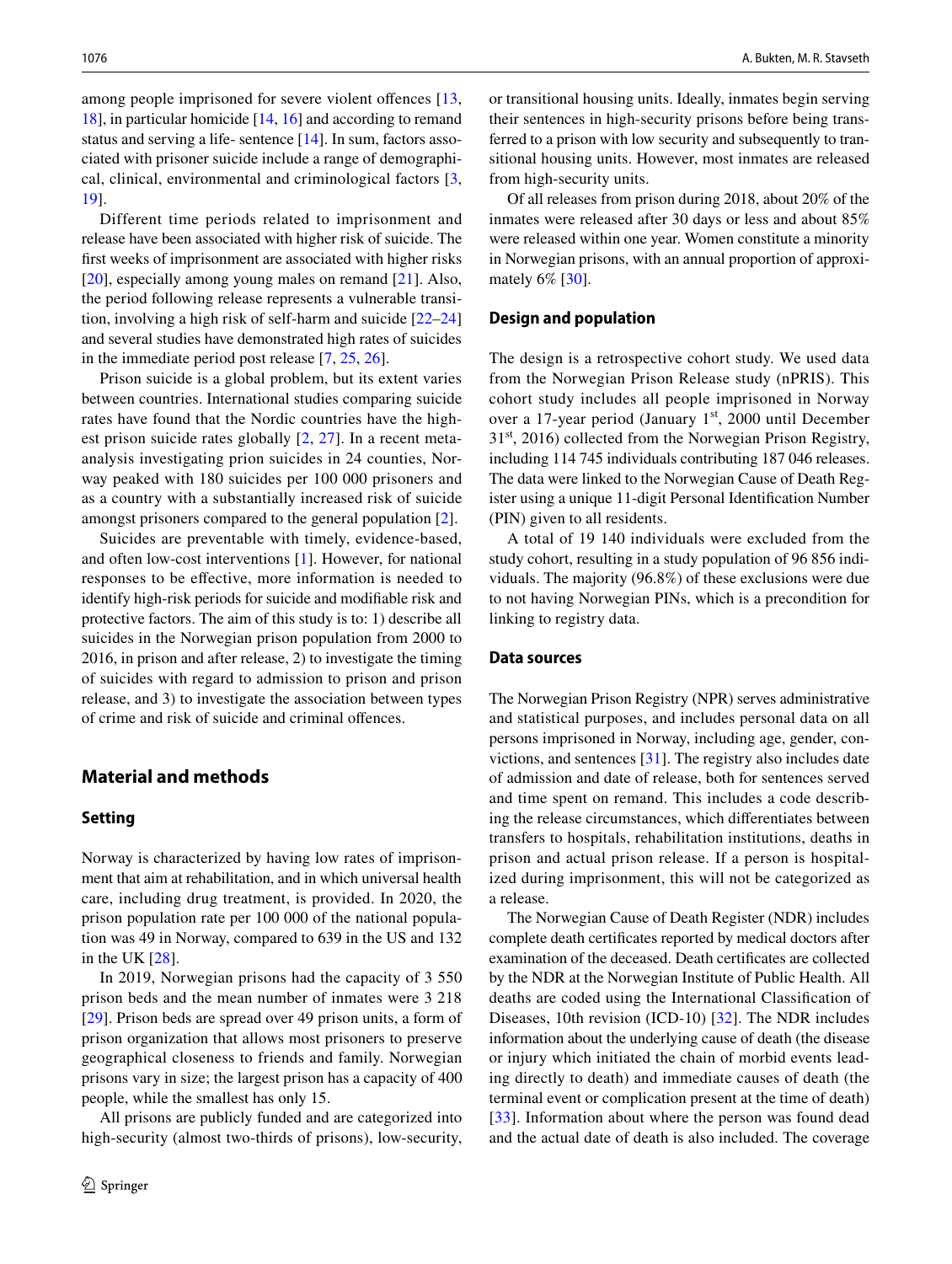and the completeness of the NDR is high; it comprises all Norwegian residents and include medical information on more than 98% of all deaths [\[33](#page-8-23)].

#### **Measures**

Causes of death were categorized as either natural or unnatural; natural causes were defned as ICD-10 chapters A through Q, while unnatural causes were defned as ICD-10 chapters V through Y.

In-prison suicides are defned by suicide-deaths occurring in prison. Persons who initiated "the suicide act" in prison, but died outside of prison, e.g. in the hospital, are not included. Suicides occurring any time after release are defned as 'after release'. We considered only suicides with fatal outcome, coded X60 through X84 according to the ICD-10.

Method of suicide were categorised as: Intentional selfpoisoning (X60-69), Intentional self-harm by hanging, strangulation and suffocation (X70), Intentional self-harm by frearm (X72-74), and "Other or unknown method" (X76- 77, X79, X81-84).

In the study cohort, most imprisonments included multiple convictions. "Main conviction" was defned as the most severe conviction. Types of crime were classifed into ten groups. Nine were based on Statistics Norway's official crime statistics. In addition we included a separate group for homicide: (1) Property theft, (2) Other offences for profit, (3) Criminal damage, (4) Drug related ofences, (5) Public order and integrity violations, (6) Sexual offences, (7) Traffic ofences, (8) Violence and maltreatment, (9) Other ofences [\[34\]](#page-8-24) and (10) Homicide.

When calculating the CMRs for main convictions and Cox Proportional-Hazards models for suicides, the nine groups were collapsed into four groups due to small number of events per group: traffic offences, public order and integrity violations, criminal damage, property theft, other ofences for proft and other ofences were combined into one group named 'Public order and ofences for proft'. Sexual offences and violence and maltreatment were combined into a group named 'Sex and violence'. Drug-related ofences and homicide were kept as separate groups.

Prison security level at release was categorized into high security, low security and other. The category "other" includes transfers to hospital etc.

### **Time at risk**

We defned two follow-up periods. *In prison:* The period between the frst day of imprisonment and death, between frst day of imprisonment and release, or between frst day of imprisonment and the end of observation (December 31<sup>st</sup>, 2016). *After prison:* The period between release and death,

from release to another imprisonment, or from release to the end of the observation period (December 31 $\mathrm{^{st}}$ , 2016). For the person contributing with multiple incarcerations and releases, all periods were included in the analysis.

101 deaths occurred during sentence but outside of prison (at a hospital etc.). Consequently, the date of release was set to the date of death and these deaths were excluded from the time-to-event analysis.

#### **Statistical analysis**

Descriptive statistics were conducted using IBM SPSS 26. Crude mortality rates (CMRs) and 95% confdence intervals were calculated as number of deaths per 100 000 person years  $(PY)$  [\[35](#page-8-25)].

To simultaneously evaluate the efect of several factors on timing of suicides we ftted Cox Proportional-Hazards models using R version 4.0.1. Separate models were ftted for in-prison and after release suicides. In the multivariate model for in prison suicides, age at incarceration (continuous), gender (binary; man/woman), type of imprisonment (binary; pre-trial detention/sentenced), security level (nominal: high, low, other), main conviction (nominal; see above) and frst incarceration (binary; yes/no) were adjusted for. In the multivariate model for suicides after release we included age at release (continuous), gender (binary; man/woman), main conviction (nominal; see above), and the number of previous releases (continuous).

The proportional-hazards assumption was tested based on the Schoenfeld residuals [[36\]](#page-8-26) and our hypothesis did not violate the proportional-hazards assumption (data not shown). The coefficients were interpreted in terms of incidence hazard ratios (HR) with 95% confdence intervals. Separate models were ftted to suicides in prison and after release.

# **Results**

Our cohort consisted of 96 856 individuals (10.3% females) contributing with 166 767 incarcerations. Median age at frst incarceration was 31 (IQR: 23–41). 68.5% had one incarceration, while about 15% of the cohort had served 3 or more prison sentences (Table [1](#page-3-0)). Most imprisonments (75.4%) were between 0–3 months, while 6.2% were 12 months or more. In total, 8 053 deaths were recorded in the cohort; of those, 42.5% were characterised as unnatural causes, including 811 (10.1%) suicides (Table [1](#page-3-0)).

In total, 62 suicides occurred in prison and suicide was the leading cause of death in prison (53% of in deaths in prison). Most suicides were committed by men (93.5%), and most often (87.1%) by means of hanging, strangulation and suffocation (X70). More than one fifth  $(21\%)$  of all in-prison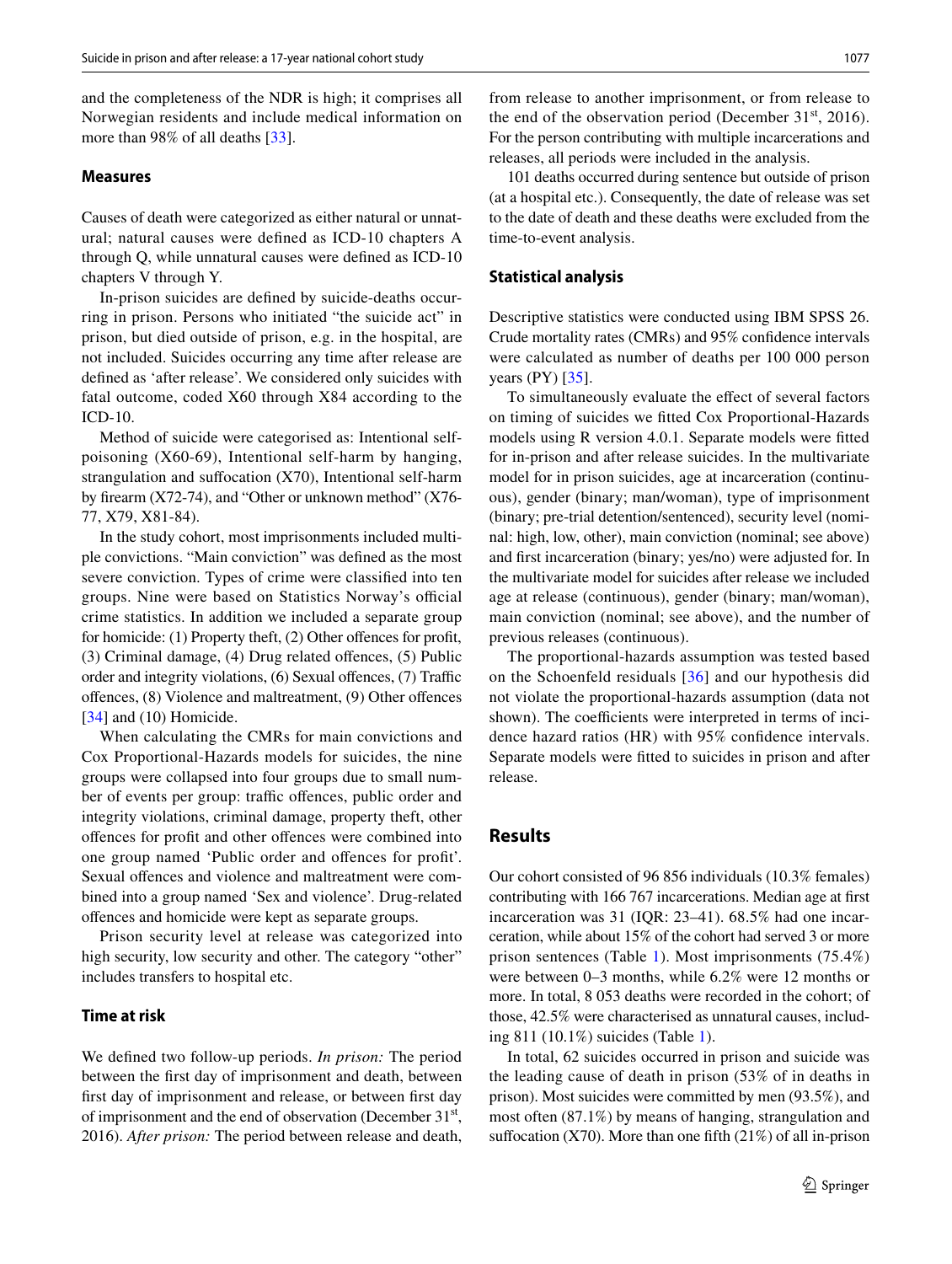<span id="page-3-0"></span>**Table 1** Demographic characteristic of the study population  $(n=96)$ 856) observed from 2000–2016

| Individuals                             | 96,856 | 100%<br>$(\%)$ |
|-----------------------------------------|--------|----------------|
|                                         |        |                |
| Age at first incarceration <sup>a</sup> |        |                |
| $20$                                    | 6598   | 6.8            |
| $20 - 29$                               | 38,648 | 39.9           |
| $30 - 39$                               | 23,743 | 24.5           |
| $40 - 49$                               | 16,334 | 16.9           |
| $50 - 59$                               | 8316   | 8.6            |
| $60 - 69$                               | 2713   | 2.8            |
| >70                                     | 462    | 0.5            |
| Gender <sup>b</sup>                     |        |                |
| Female                                  | 9962   | 10.3           |
| Male                                    | 86,875 | 89.7           |
| Number of incarcerations                |        |                |
| 1                                       | 66,350 | 68.5           |
| 2                                       | 15,746 | 16.3           |
| 3                                       | 6305   | 6.5            |
| $\overline{4}$                          | 3257   | 3.4            |
| $5+$                                    | 5198   | 5.4            |
| Total deaths <sup>c</sup>               | 8053   | 100            |
| Natural causes                          | 4,093  | 50.8           |
| Unnatural cause                         | 3,425  | 42.5           |
| <b>Suicide</b>                          | 811    | 10.1           |
| Unknown/no cause given                  | 535    | 6.6            |

a 42 persons missing age information

<sup>b</sup>19 persons missing gender information

c Natural cause: ICD-10 chapters A-Q, unnatural cause: ICD-10 chapters V–Y

suicides occurred within the frst week and almost four ffths (77.4%) were committed on pre-trail detention (Table [2](#page-4-0)).

In total, 749 suicides occurred after prison (9.4 of all deaths after release). Of all suicides occurring after release (*n*=749), 91.2% were committed by men. Common methods were hanging (44.0%), self-poisoning (28.8%) and intentional frearm (10.9%) (Table [2](#page-4-0)).

Almost half of the people committing suicide in prison were convicted for severe violent crime, including violence and maltreatment (33.9%) or a sexual offence (12.9%). About one quarter were convicted for drug and alcohol ofences (25.8%). Half of suicides (50.0%) were committed by people serving their frst prison sentence, while one quarter (24.2%) had four or more prior incarcerations (Table [3](#page-5-0)).

People committing suicide after release were most often convicted for drug and alcohol ofences (34.6%) and violence and maltreatment (22.0%). About 70% of all committing suicide after release had only one prior prison sentence, while one fifth (18.3%) had three or more previous incarcerations (Table [3](#page-5-0)).

The average crude mortality rate (CMR) in-prison suicide was 133.8 per 100 000 prisoners. When stratifying by main conviction during the last prison sentence, the CMR for suicide among people convicted of homicide was 393.0 180.0 for sexual and violence ofences and 109.8 for drug and alcohol ofences (Fig. [1\)](#page-5-1). For details, including confdence intervals, see Supplementary Table 1.

The average crude mortality rate (CMR) after-prison suicide was 82.8 per 100 000 prisoners. When stratifying by main conviction during the last prison sentence, the CMR for suicide among people convicted of homicide was 212.4, 86.6 for drug and alcohol ofences and 83.5 for sexual and violence ofences (Fig. [1\)](#page-5-1). For details, including confdence intervals, see Supplementary Table [1](#page-3-0).

When stratifying the time-period after incarceration and release, the CMR after incarceration was 1535.0 at day 1, 224.6 at week 1, and 154.0 at months 2–6. The CMR after release was 665.7 at day 1, 296.9 at week 1 and 110.6 at months 2–6 (Fig. [2\)](#page-6-0). For details, including confidence intervals, see Supplementary Table [2.](#page-4-0)

The adjusted Cox regression model showed that in-prison suicide was associated with age at incarceration (HR 1.03, CI 1.01–1.06), being convicted of homicide (HR 18.20, CI 6.52–50.79), sexual and violent offences (HR 4.90, CI 2.14–11.24), drug and alcohol ofences (HR 4.90, CI 1.26–7.56), pre-trail detention (HR 3.34, CI 1.78–6.27) and high-security unit (HR 15.36, CI 3.63–65.03) (Table [4a\)](#page-6-1).

Risk of suicide after release was associated with being convicted of homicide (HR 3.05, CI 1.71–5.46), drug and alcohol ofences (HR 1.25, CI 1.05–1.50) and number of prior incarcerations (HR 1.11, CI 1.06–1.15).

# **Discussion**

Our study reports findings from all registered suicides among the total Norwegian prison population within a 17-year period. During 2000–2016, suicide was the leading cause of death during imprisonment and among the leading causes of death after release. The mean suicide rate was 133.8 per 100 000 in prison, and 82.8 per 100 000 after release. In comparison, the annual global age-standardized suicide rate of 11.4 per 100 000 population in 2012 [\[1](#page-7-0)].

The immediate periods after imprisonment and after release both imposed a high risk of suicide; the suicide rate on day 1 was almost seven times higher than week 1, and about ten times higher than months 2–6. Although the suicide rates after release were lower, we also found a similar trend related to time after release; the risk of suicide on day 1 after release was more than twice as high as week 1 after release, and six times higher than 2–6 months after release.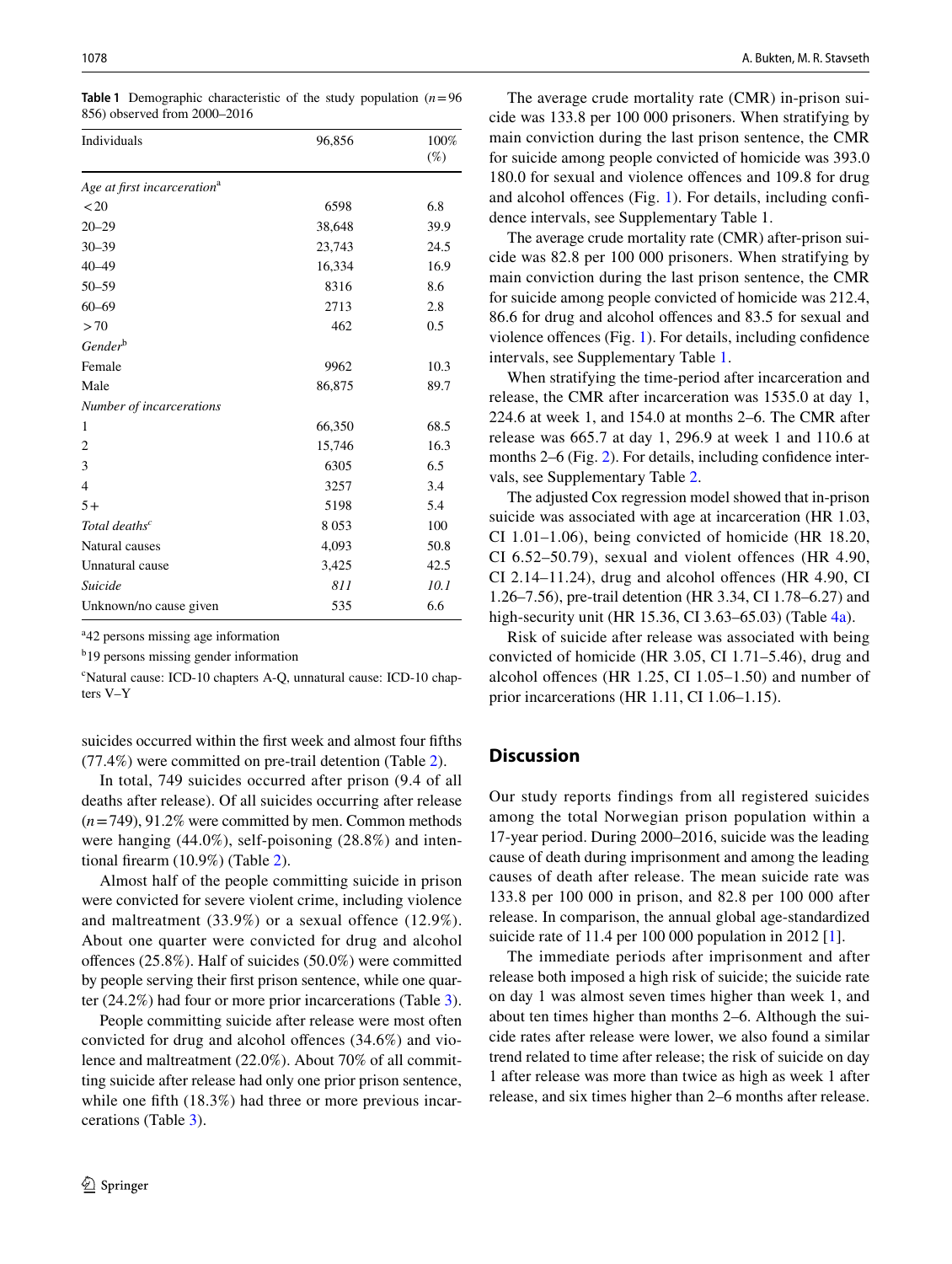<span id="page-4-0"></span>**Table 2** Characteristics of persons who committed suicide in prison  $(n=62)$  and after release (*n*=749), 2000–2016

|                                                                            | In prison        |      | After release    |      | Total |      |
|----------------------------------------------------------------------------|------------------|------|------------------|------|-------|------|
|                                                                            | $\boldsymbol{n}$ | $\%$ | $\boldsymbol{n}$ | $\%$ | n     | $\%$ |
| Age at death                                                               |                  |      |                  |      |       |      |
| < 20                                                                       | $\mathbf{1}$     | 1.6  | $\overline{7}$   | 0.9  | 8     | 1.0  |
| $20 - 29$                                                                  | 19               | 30.6 | 195              | 26.0 | 214   | 26.4 |
| $30 - 39$                                                                  | 23               | 37.1 | 230              | 30.7 | 253   | 31.2 |
| 40-49                                                                      | 11               | 17.7 | 191              | 25.5 | 202   | 24.9 |
| $50 - 59$                                                                  | 6                | 9.7  | 95               | 12.7 | 101   | 12.5 |
| $60 - 69$                                                                  | $\mathbf{1}$     | 1.6  | 26               | 3.5  | 27    | 3.3  |
| >70                                                                        | $\mathbf{1}$     | 1.6  | 5                | 0.7  | 6     | 0.7  |
| Gender                                                                     |                  |      |                  |      |       |      |
| Female                                                                     | 4                | 6.5  | 66               | 8.8  | 70    | 8.6  |
| Male                                                                       | 58               | 93.5 | 683              | 91.2 | 741   | 91.4 |
| Type of suicide                                                            |                  |      |                  |      |       |      |
| Intentional self-poisoning (X60-69)                                        | 3                | 4.8  | 216              | 28.8 | 219   | 27.0 |
| Intentional self-harm by hanging, strangula-<br>tion and suffocation (X70) | 54               | 87.1 | 332              | 44.0 | 386   | 48.0 |
| Intentional self-harm by firearm (X72-74)                                  | $\mathbf{0}$     | 0.0  | 82               | 10.9 | 82    | 10.1 |
| Other (X71, X75-X84)                                                       | 4                | 6.5  | 119              | 15.9 | 123   | 15.2 |
| Timing (after incarceration/after release)                                 |                  |      |                  |      |       |      |
| On 1st day                                                                 | 7                | 11.3 | 8                | 1.1  |       |      |
| Within 1st week                                                            | 6                | 9.7  | 11               | 1.5  |       |      |
| Within 2nd week                                                            | 7                | 11.3 | 13               | 1.7  |       |      |
| Within 1st month                                                           | 5                | 8.1  | 14               | 1.9  |       |      |
| Within 1st year                                                            | 31               | 50.0 | 130              | 17.4 |       |      |
| Type of imprisonment                                                       |                  |      |                  |      |       |      |
| Pre-trial detention                                                        | 48               | 77.4 |                  |      |       |      |
| Sentenced                                                                  | 14               | 22.6 |                  |      |       |      |
| Prison security level                                                      |                  |      |                  |      |       |      |
| High security                                                              | 53               | 85.5 |                  |      |       |      |
| Low security                                                               | $\overline{2}$   | 3.2  |                  |      |       |      |
| Other                                                                      | $\overline{7}$   | 11.3 |                  |      |       |      |

Our results documenting a peak in suicides immediately after imprisonment are in line with prior international fndings showing an increased risk during the frst weeks and days in prison [\[20,](#page-8-10) [37\]](#page-8-27). We also found an increased suicide risk among people on pre-trail detention and in high-security units supporting the existing international literature [[38](#page-8-28)[–41](#page-8-29)].

Although the suicide rates were lower after release, we found a doubled risk of suicide on day 1 post-release, compared to the rest of the week. With the exception of one study taking place in the northeast of Australia [[24](#page-8-13)], our fndings are in line with previous studies fnding a peak in suicides after release [[7,](#page-8-14) [20,](#page-8-10) [26](#page-8-16)]. The high overall suicide rate supports the idea that the transition to life outside prison is a period with substantially increased risk for premature death. Previous research has also suggested increased risks for overdose death during the immediate period post release [\[4](#page-8-0), [24\]](#page-8-13).

One main fnding was the association between suicide both in prison and after release and being convicted of homicide: the risk of suicide in prison was more than 18 times higher among people convicted of homicide, adjusted for other factors. The link between violent crimes and suicide has also reported in other studies [[13](#page-8-6), [16–](#page-8-4)[18](#page-8-8)]. In a recent systematic review and meta-analysis examining risk factors associated with suicide in prisoners, Zhong and colleagues found that several clinical, institutional, and criminological factors were associated with suicide among people in prison. Criminological factors included remand status, serving a life sentence, and being convicted of a violent ofence, in particular homicide [[14\]](#page-8-2).

In line with Zhong's and colleagues recent study [[14](#page-8-2)], pre-trail detention were also an important risk factor for inprison suicide in our cohort.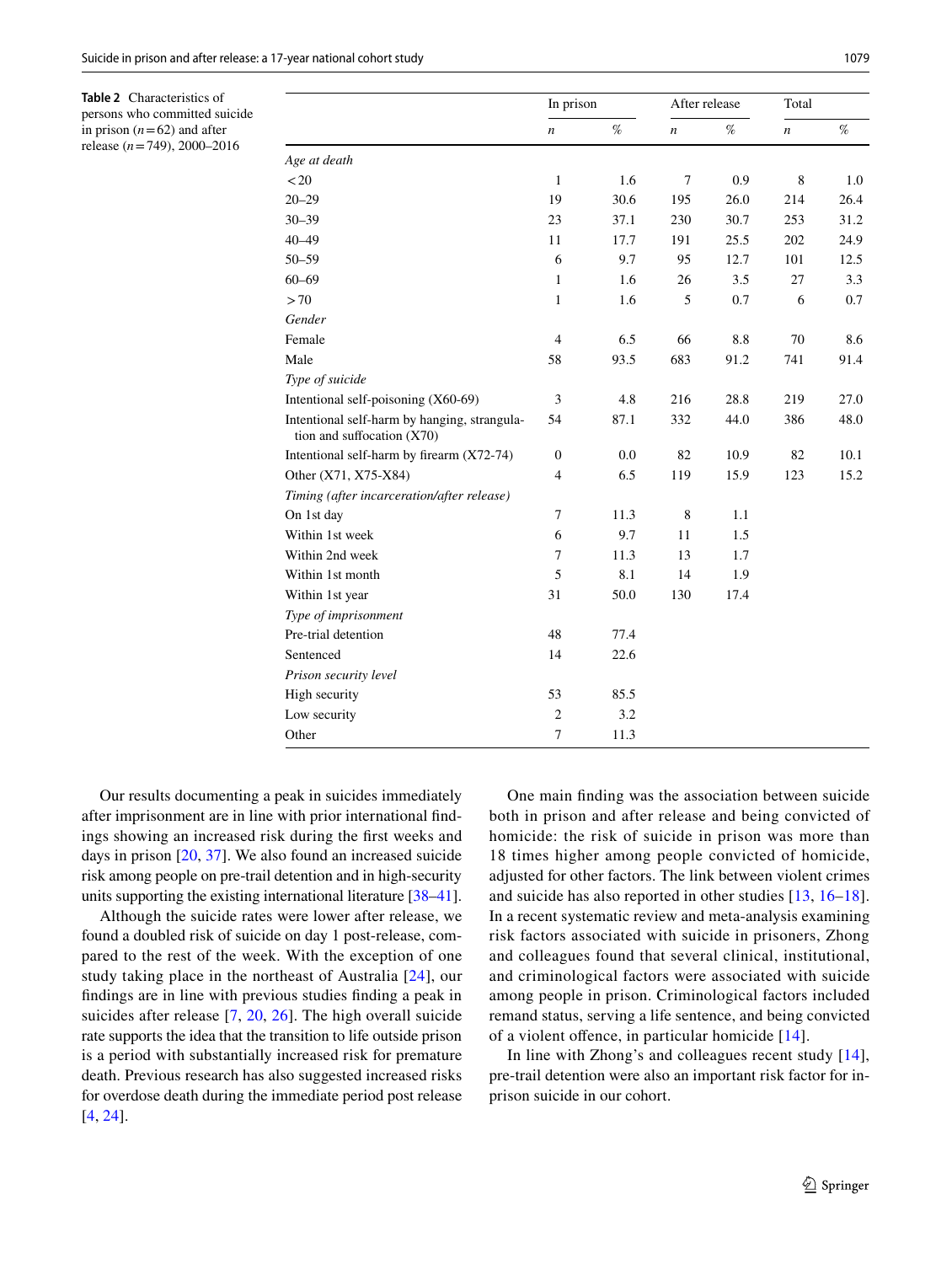<span id="page-5-0"></span>**Table 3** Criminal characteristics of persons who commit suicide in prison  $(n=62)$  and after release (n=749), 2000–2016

|                                              | In prison      |      | After release |      | General prison<br>population |      |
|----------------------------------------------|----------------|------|---------------|------|------------------------------|------|
|                                              | $n=62$         | %    | $n = 749$     | %    | $n = 96856$                  | $\%$ |
| Main conviction (last sentence) <sup>a</sup> |                |      |               |      |                              |      |
| Traffic offences                             | $\mathbf{0}$   | 0.0  | 59            | 7.9  | 8799                         | 9.1  |
| Public order and integrity violations        | $\overline{0}$ | 0.0  | 27            | 3.6  | 3423                         | 3.5  |
| Drug and alcohol offences                    | 16             | 25.8 | 259           | 34.6 | 31,936                       | 33.0 |
| Sexual offences                              | 8              | 12.9 | 16            | 2.1  | 4808                         | 5.0  |
| Violence and maltreatment                    | 21             | 33.9 | 165           | 22.0 | 20,491                       | 21.2 |
| Homicide-incl. attempt                       | 10             | 16.1 | 12            | 1.6  | 712                          | 0.7  |
| Criminal damage                              | $\mathbf{0}$   | 0.0  | 12            | 1.6  | 610                          | 0.6  |
| Other offences for profit                    | $\overline{2}$ | 3.2  | 39            | 5.2  | 10,181                       | 10.5 |
| Property theft                               | $\overline{4}$ | 6.5  | 68            | 9.1  | 5342                         | 5.5  |
| Other offences                               | 1              | 1.6  | 19            | 2.5  | 2576                         | 2.7  |
| Missing                                      | 0              | 0.0  | 73            | 9.7  | 7978                         | 8.2  |
| Number of incarcerations <sup>b</sup>        |                |      |               |      |                              |      |
| 1                                            | 31             | 50.0 | 478           | 63.8 | 66,350                       | 68.5 |
| $\overline{\mathbf{c}}$                      | 8              | 12.9 | 134           | 17.9 | 15,746                       | 16.3 |
| 3                                            | 6              | 9.7  | 70            | 9.3  | 6305                         | 6.5  |
| 4                                            | $\overline{2}$ | 3.2  | 25            | 3.3  | 3257                         | 3.4  |
| $5+$                                         | 15             | 24.2 | 42            | 5.6  | 5198                         | 5.4  |

<sup>a</sup>Main conviction defined as the most serious type of crime in the last observed sentence in the study period <sup>b</sup>Number of incarcerations during the study period



#### $\blacksquare$  In prison  $\blacksquare$  After release

<span id="page-5-1"></span>**Fig. 1** Crude mortality rates per main conviction, by inprison suicides (n=62) and suicides after release (n=749), 2000–2016

In a meta-analysis of prisoner suicide rates in 24 highincome countries in Europe, Australasia, and North America, Fazel and colleagues found that the rates of prisoner suicide were *higher* in countries where *fewer* individuals were imprisoned per 100 000 members of the general population [[2\]](#page-7-1). The authors proposed an explanation for this link related to the prisoners being more selected in terms of having sentences for more serious or violent ofences and more likely to be sufering from mental illnesses, and thus more vulnerable.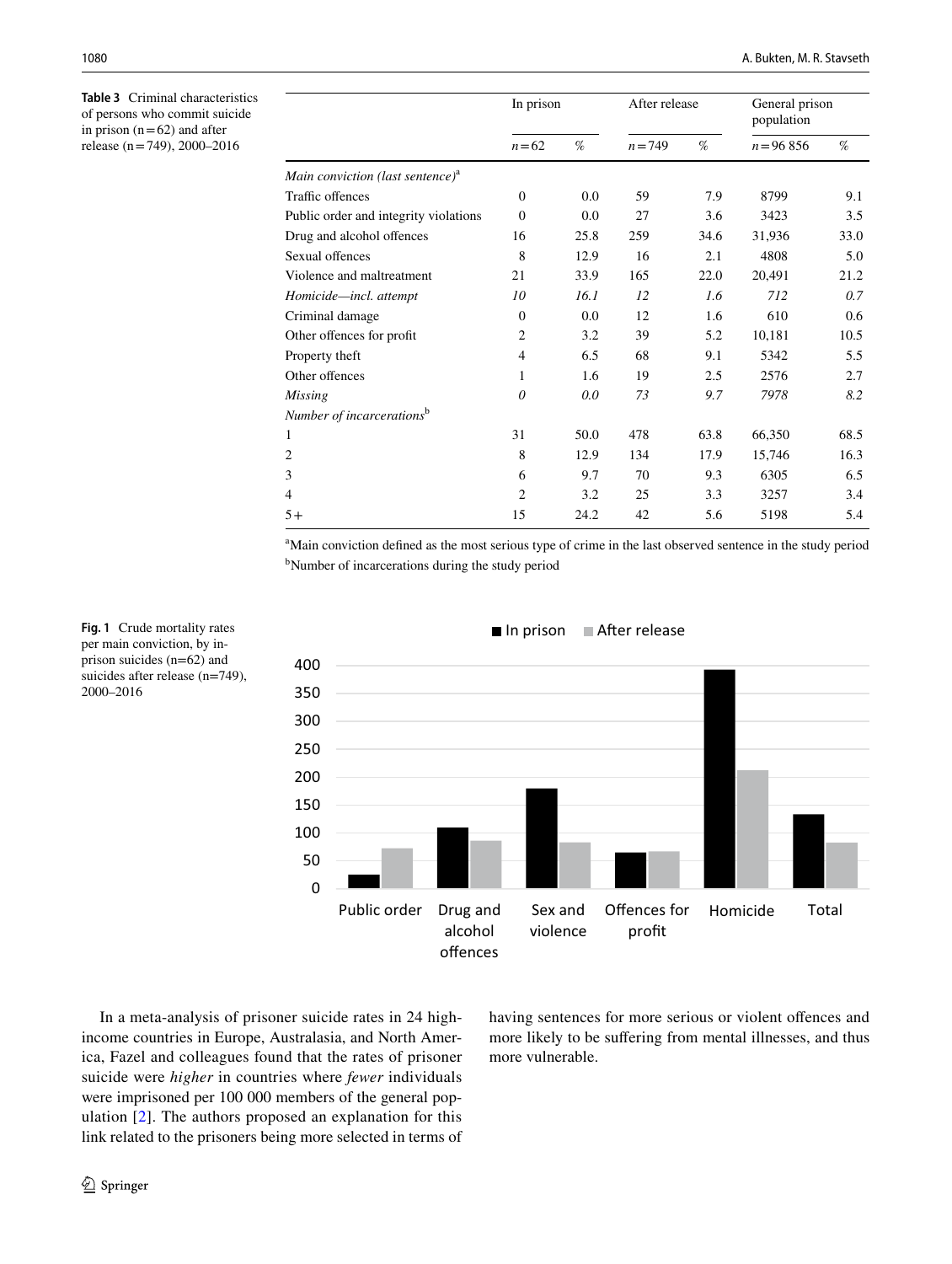<span id="page-6-0"></span>**Fig. 2** Crude mortality rates for diferent time units after imprisonment or after release, by in-prison suicides (n=62) and suicides after release (n=749), 2000–2016



<span id="page-6-1"></span>**Table 4** Factors associated with suicides in the prison population. Separate Cox Proportional-Hazards models with associated hazard ratios (HRs) and 95% confdence intervals (CIs) estimated for **a** in-prison suicides and **b** suicides after release

| (a) In prison model                                            | <b>HR</b> | 95% CI           | $p$ -value |
|----------------------------------------------------------------|-----------|------------------|------------|
| Age at incarceration                                           | 1.03      | $(1.01-1.06)$    | 0.002      |
| Gender (ref: female)                                           |           |                  |            |
| Male                                                           | 0.71      | $(0.30 - 2.30)$  | 0.712      |
| Type of crime (ref: public order and offences for profit)      |           |                  |            |
| Drug and alcohol offences                                      | 4.90      | $(1.26 - 7.56)$  | 0.014      |
| Sex and violence                                               | 4.90      | $(2.14 - 11.24)$ | 0.000      |
| Homicide                                                       | 18.20     | $(6.52 - 50.79)$ | 0.000      |
| First incarceration (ref: yes)                                 |           |                  |            |
| N <sub>0</sub>                                                 | 0.84      | $(0.50 - 1.41)$  | 0.512      |
| Type of imprisonment (ref: sentenced)                          |           |                  |            |
| Pre-trial detention                                            | 3.34      | $(1.78 - 6.27)$  | 0.000      |
| Prison security level (ref: low)                               |           |                  |            |
| High                                                           | 15.36     | $(3.63 - 65.03)$ | 0.000      |
| Other                                                          | 5.43      | $(1.10 - 26.78)$ | 0.038      |
| (b) After release model                                        |           |                  |            |
| Age at release                                                 | 1.00      | $(1.00 - 1.01)$  | 0.596      |
| Gender (ref: female)                                           |           |                  |            |
| Male                                                           | 1.19      | $(0.89 - 1.58)$  | 0.239      |
| Type of crime (ref: ref: public order and offences for profit) |           |                  |            |
| Drug and alcohol offences                                      | 1.25      | $(1.05 - 1.50)$  | 0.014      |
| Sex and violence                                               | 1.16      | $(0.95 - 1.41)$  | 0.135      |
| Homicide                                                       | 3.05      | $(1.71 - 5.46)$  | 0.000      |
| Number of releases                                             | 1.11      | $(1.06 - 1.15)$  | 0.000      |

**Strengths and limitations** Using mandatory national registries is a major strength of the study. The datasets are linked using unique 11-digit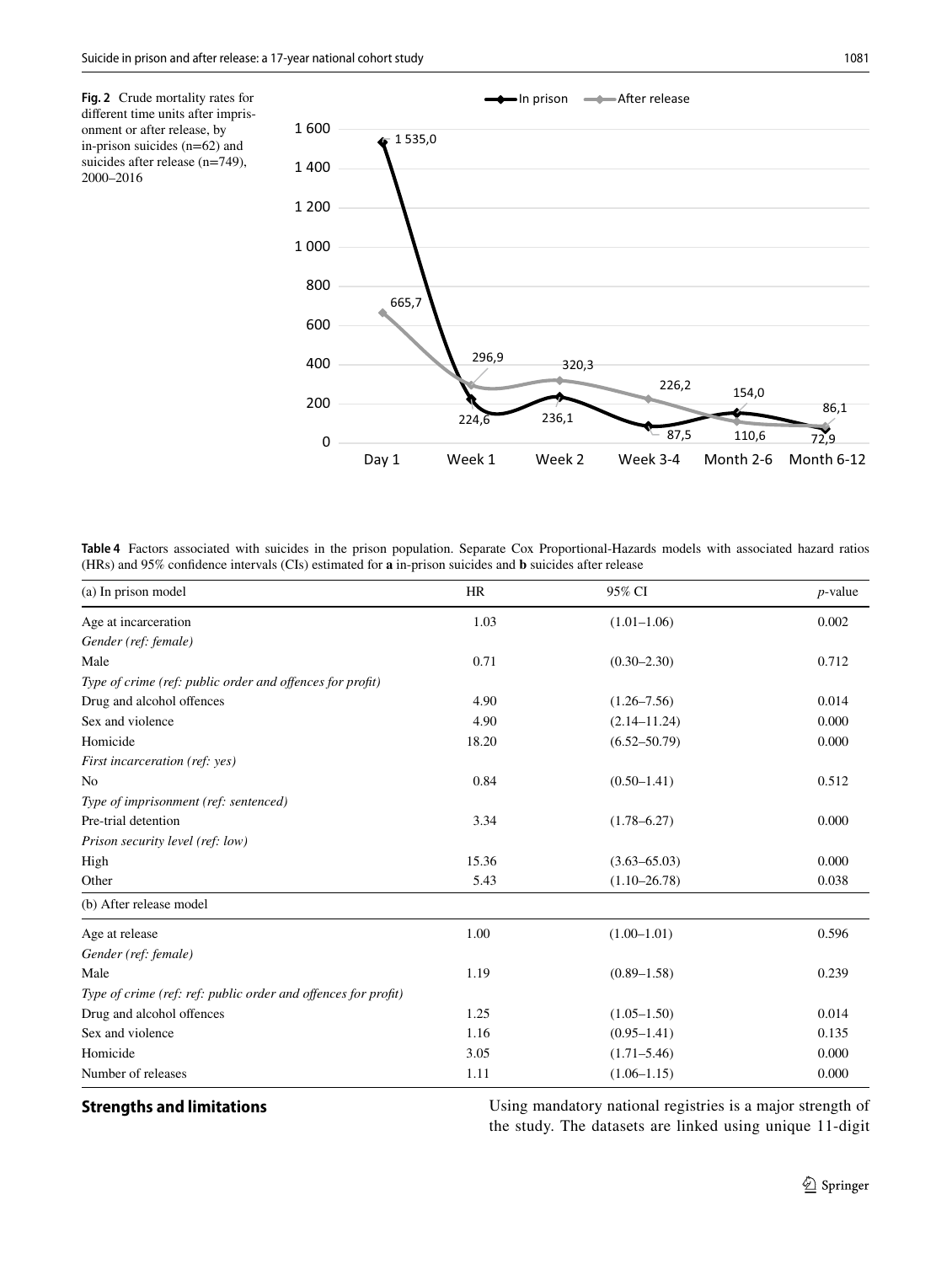identifers assigned to all residents in Norway, minimizing the risk of linkage-biases. Moreover, all deaths are classifed according to the most recent ICD criteria, and deathcategories are reported according to individual ICD codes, minimizing the risk of information bias.

Having a national cohort followed for 17 years enables stratifed analysis, which is another major strength of the study. Our study is based on a large sample, and our results advance more precise day‐by‐day understanding of risk of suicide following incarceration and release. However, suicide is a rare event, and when analysing stratifed groups, such as suicides per main conviction, some groups will have small numbers. This results in higher uncertainty, refected in wide confdence intervals.

Another limitation is the lack of demographic and sociocultural variables in our dataset, in addition to information on mental health – factors that are associated with suicide in prisoners [\[8](#page-8-5)]. In Norway, one inmate per cell is most common. Sharing cells only happens occasionally and this information was thus not integrated in our dataset.

Misclassifcations of causes of death may occur in registry data: it may be that some suicides might be classifed as overdose deaths or accidents, causing an underestimation. However, Norwegian data has been assessed as having good validity and reliability for suicide classifcation [[42\]](#page-8-30).

Moreover, the number of suicides in prison may be somewhat underestimated due to how suicides are recorded in the databases. A person may have initiated a suicidal act in prison but dies in hospital later. Such mortalities will not be recorded as in-prison suicides in this article, as death occurred outside of prison.

# **Conclusions and implications**

Our study showed that the immediate period after imprisonment and after release impose a high risk of suicide, especially among people convicted of homicide.

Suicide is a serious public health problem and the World Health Organization has prioritized reducing suicides in target 3.4 of the Sustainable Development Goals [\[43](#page-8-31)]. According to World Health Organization guidelines, the identifcation of high-risk groups is crucial to efective, public health suicide prevention approaches [\[3](#page-7-2)]. The peak in suicide on day one of incarceration highlights the importance of high alertness towards suicidal behaviour in recently admitted prisoners, and guidelines must therefore emphasize the need for risk assessment immediately after imprisonment [\[3](#page-7-2)]. In addition, being on pre-trial detention and serving in a high-security unit, should serve as important markers for increased risk.

Furthermore, our results highlight the critical period following release, adding to the literature addressing the

vulnerable transition from prison to society. In order to bridge this gap, comprehensive provision of health care services is necessary throughout prison and after release alongside with social re-integration support for former prisoners.

**Supplementary Information** The online version contains supplementary material available at<https://doi.org/10.1007/s10654-021-00782-0>.

**Acknowledgements** We would like to thank the Norwegian Institute of Public Health and the Directorate of Norwegian Correctional Service for provision of data and helpful dialogue with regard to the registry data. A special thanks to Ashely Elizabeth Muller for a thorough readthrough of our manuscript.

**Funding** Open access funding provided by University of Oslo (incl Oslo University Hospital). This work was supported by [grant number HSØ 2019091].

### **Declarations**

**Conflict of interest** The authors declare that they have no competing interest.

**Ethical approval** The study was approved by the Regional Committees for Medical and Health Research Ethics, Region South-East Norway, ref no 2012/140. The linkage was performed by the Norwegian Institute of Public Health, who prepared the fles for analysis.

**Data availability** This population study was based on individual-level data from The Norwegian Prison Registry (held by the Directorate of Norwegian Correctional Service) and the Norwegian Cause of Death Register (held by the Norwegian Institute of Public Health). The ethical approval of this research project does not include permission to publicly share the raw data. Qualifying researchers can apply for access to relevant data with the Norwegian Institute of Public Health [[44](#page-8-32)] and the Directorate of Norwegian Correctional Service [[45](#page-8-33)] upon approval from the Regional Committees for Medical and Health Research Ethics [[46](#page-8-34)].

**Open Access** This article is licensed under a Creative Commons Attribution 4.0 International License, which permits use, sharing, adaptation, distribution and reproduction in any medium or format, as long as you give appropriate credit to the original author(s) and the source, provide a link to the Creative Commons licence, and indicate if changes were made. The images or other third party material in this article are included in the article's Creative Commons licence, unless indicated otherwise in a credit line to the material. If material is not included in the article's Creative Commons licence and your intended use is not permitted by statutory regulation or exceeds the permitted use, you will need to obtain permission directly from the copyright holder. To view a copy of this licence, visit<http://creativecommons.org/licenses/by/4.0/>.

# **References**

- <span id="page-7-0"></span>1. WHO. Preventing suicide: a global imperative. World Health Organization; 2014.
- <span id="page-7-1"></span>2. Fazel S, Ramesh T, Hawton K. Suicide in prisons: an international study of prevalence and contributory factors. Lancet Psychiatry. 2017;4(12):946–52.
- <span id="page-7-2"></span>3. WHO. Preventing Suicide in Jails and Prisons. Geneva, Switzerland, Abuse DoMHaS; 2007.